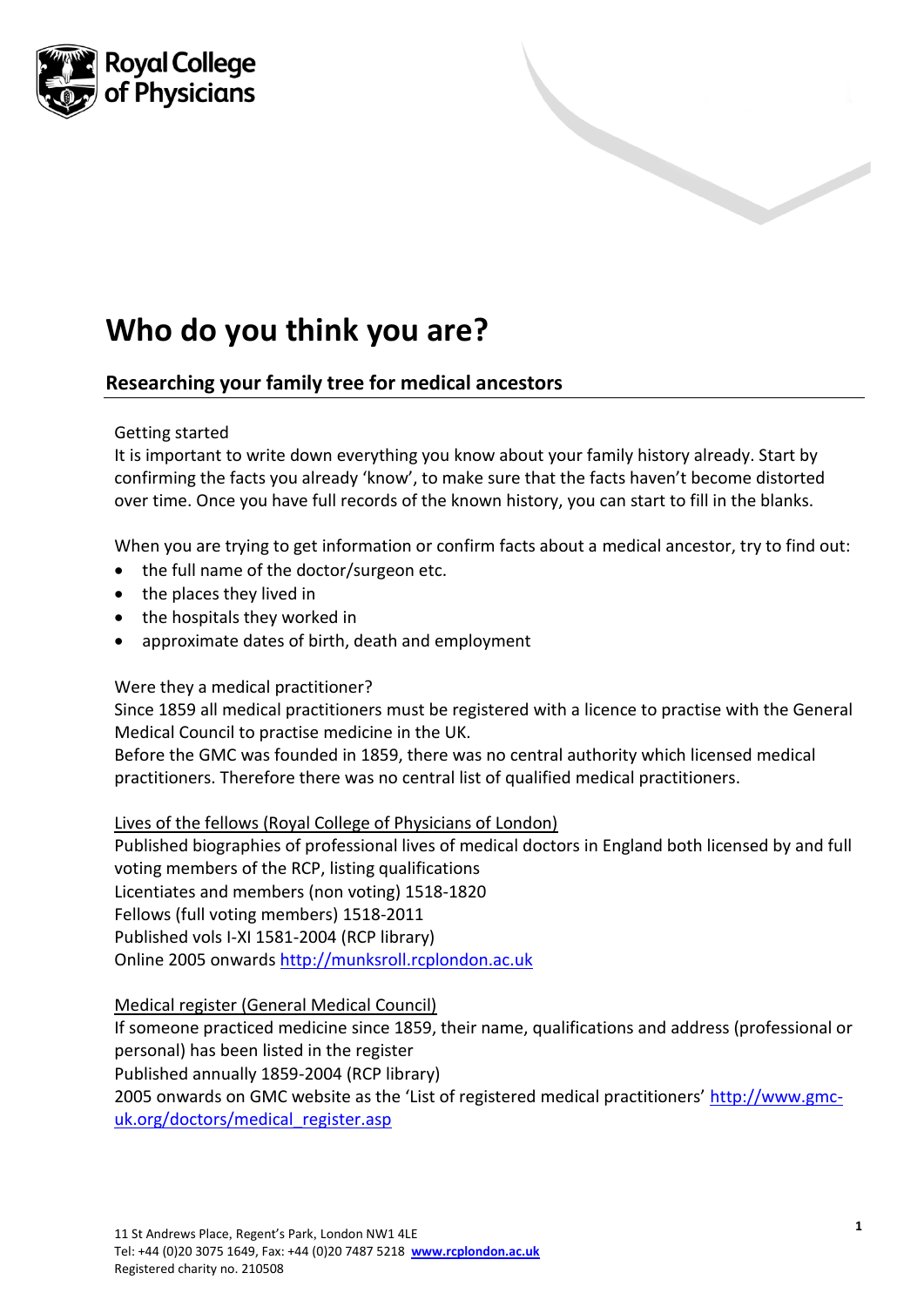Medical directory (Informa healthcare publishing)

Alphabetical listing of almost all UK-based medical practitioners, with their name, qualifications, address (professional or personal) and current appointment. Published annually 1845-present (RCP library)

<http://www.informahealthcarebooks.com/medical-directory-875.html>

Index cards fellows, members and diplomates (Royal College of Obstetricians and Gynaecologists) Alphabetical listings 1929-1998 <http://www.rcog.org.uk/what-we-do/information-services/archives>

Membership records (Royal College of Psychiatrists)

Membership lists published in the *Journal of Mental Science* 1850s to the 1960 (RCPsych Library) Year Books containing membership lists 1930s to 1969 (RCPsych archives) <http://www.rcpsych.ac.uk/archiveslists.aspx>

Lives of the fellows (Royal College of Surgeons of England) Published biographies of professional lives of surgeons in England who were full voting members of the RCS 1844-2002 (RCP library) Online<http://livesonline.rcseng.ac.uk/home.htm>

Eighteenth Century Medics 1600s-1700s Wallis

Name, medical profession, date and source of information (RCP library)

Apprentice, licentiate and membership lists (Worshipful Society of Apothecaries of London) Apothecaries were originally community pharmacists. But by the 1700s they were diagnosing and prescribing treatments as well as dispensing drugs. By the  $19<sup>th</sup>$  century they had evolved into general practitioners, GPs.

The Society of Apothecaries licensed medical practitioners to practise as apothecaries and licensed surgeons and others in general practice.

Lists of freemen and apprentices within 7 miles of the city of London 1617-1815 Lists of licensed apothecaries in England 1815-1858

A directory of English Country Physicians 1603-1643 Raach (RCP library)

Medical licences issued by the church Details of medical licences issued by the Archbishop of Canterbury 1535-1775 <http://www.lambethpalacelibrary.org/content/medicallicences>

Medical Practitioners in the Diocese of London 1529-1725 Bloom and James (RCP library)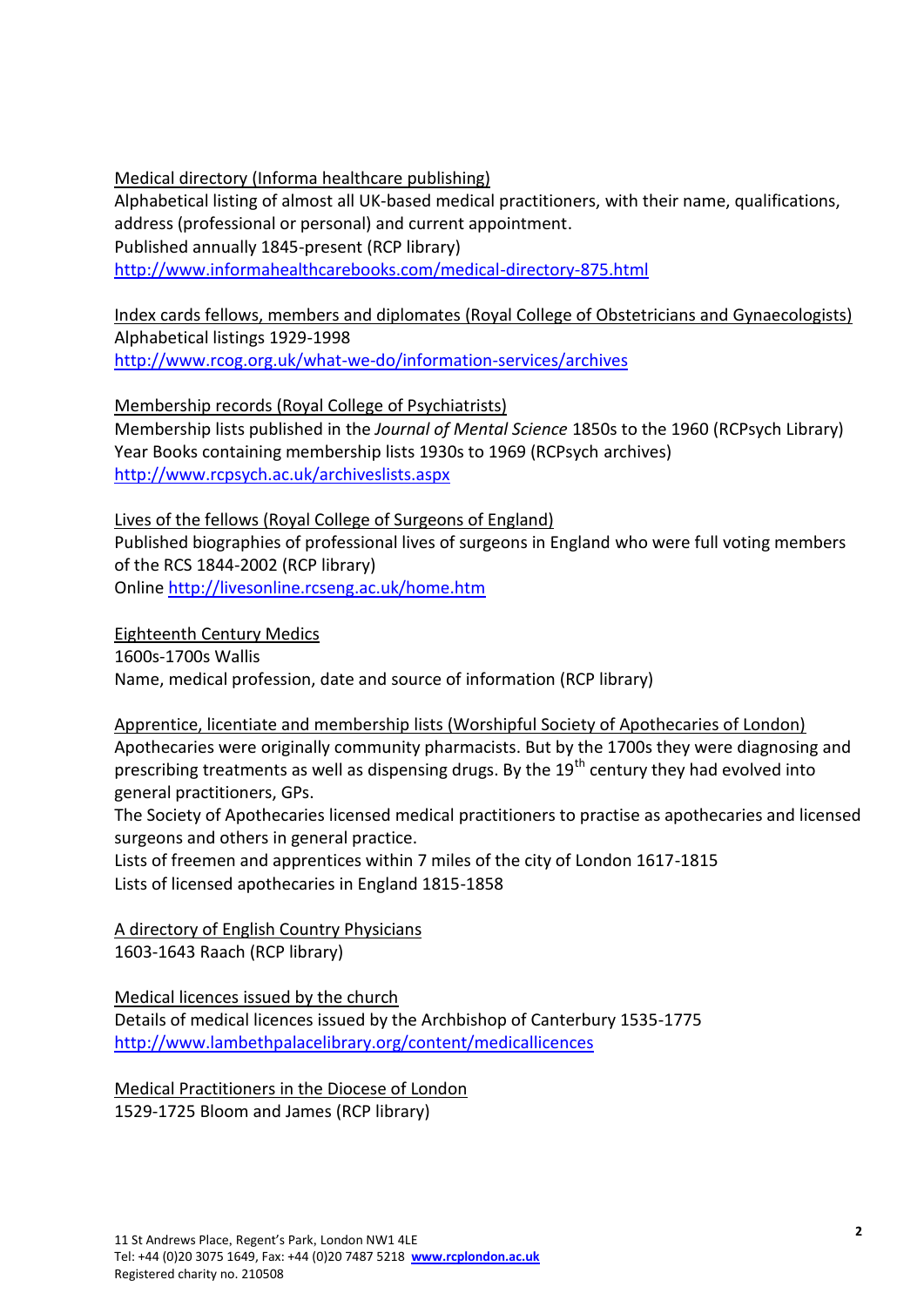# What did they do/who did they work with?

# Lives of the fellows (Royal College of Physicians of London)

Published biographies of professional lives of medical doctors, both licensed by and full voting members of the RCP, with some personal information Licentiates and members (non voting)1518-1820 Fellows (full voting members) 1518-present day Published vols I-XI 1581-2004 (RCP library) Online 2005 onwards [http://munksroll.rcplondon.ac.uk](http://munksroll.rcplondon.ac.uk/)

# Archives (Royal College of Physicians of London)

Institutional activities of Royal College of Physicians from foundation, 1518 to the present day Unpublished papers belonging to, written by or mentioning individuals who had links with or worked for the RCP, 1518-present day Summary information online<http://www.rcplondon.ac.uk/resources/archives> Card index (RCP library) Catalogues online at A2A, on the national archives website <http://www.nationalarchives.gov.uk/a2a/>

# College lists (Royal College of Physicians of London)

Details of fellows' formal activities of behalf of the RCP Details of other medical practitioners who gave lectures, sat on committees, were awarded prizes Published 1910-present day (RCP library)

Lives of the fellows (Royal College of Surgeons of England) Published biographies of professional lives of surgeons in England who were full voting members of the RCS 1844-2002 (RCP library) Online<http://livesonline.rcseng.ac.uk/home.htm>

#### Hospital records database (The National Archives)

Existence and location of the records of UK hospitals, including staff and patients:

- administrative details of the hospitals, and their status or type
- location and covering dates of administrative and clinical records
- existence of lists, catalogues or other finding aids
- links to some online hospital catalogues on Access to Archives (A2A) <http://www.nationalarchives.gov.uk/hospitalrecords/search.asp>

#### Archives (Royal College of General Practitioners)

Institutional activities of Royal College of General practitioners 1952-present day [http://www.rcgp.org.uk/about\\_us/history\\_heritage\\_\\_archives/archives.aspx](http://www.rcgp.org.uk/about_us/history_heritage__archives/archives.aspx)

# Archives (Royal College of Obstetricians and Gynaecologists)

Institutional activities of Royal College of Obstetricians and Gynaecologists 1929-present day <http://www.rcog.org.uk/what-we-do/information-services/archives>